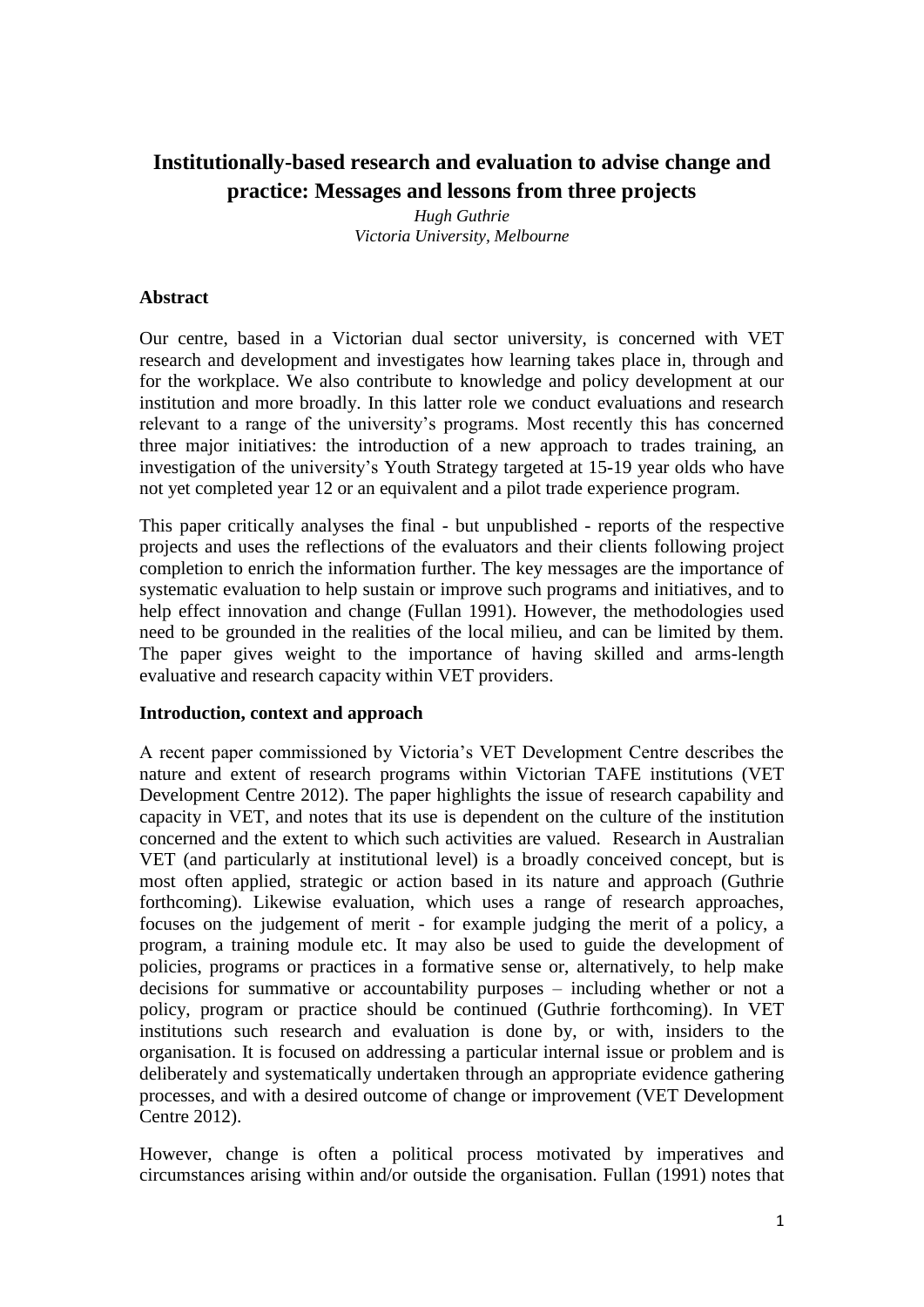change may be imposed - or seems to be so. Alternatively, it can be an activity in which organisations and individuals voluntarily and willingly engage. Thus the personal and collective experience of change may, on the one hand, be characterised by uncertainty, anxiety, struggle and even martyrdom or, on the other, by a sense of shared vision building and collaboration, mastery, accomplishment and professional growth. Typically there can be strong resistance to it, with change being particularly resented when it is seen as being unnecessary, poorly conceived, imposed, too big, too rapid or too wide-ranging. The natural reaction in such circumstances is to try to preserve the status quo as much as possible.

The Work-based Education Research Centre (WERC) is part of the Victoria Institute for Education, Diversity and Lifelong Learning at Victoria University (VU) - a dual sector tertiary institution. The centre undertakes VET research and development and investigates how learning takes place in, through and for the workplace. WERC also contributes to knowledge and policy development at Victoria University and more broadly. A significant role is to conduct evaluations and research relevant to a range of the university's programs, especially those up to Certificate IV level. This role is supported by the university's agenda for organisational reform and has two relevant and specific foci. The first is excellence - both in terms of the quality of VU's learning and teaching and the student experience. The second is accessibility, that is: aiming to be an institution that is accessible to all students from diverse countries, cultures, socio-economic and educational backgrounds (Victoria University 2012a, p.9). To ensure this occurs involves using evidence-based practice and formal evaluation as part of its approach to achieving curriculum reform and improving quality (Victoria University 2012b).

There is little point in undertaking evaluations of institutional policy and practice if the evaluative process is not concerned with effecting change or improving practice or - worst of all - if the findings are not used. The evaluation approach used by WERC is utilization focused (Patton 2012). This means that the evaluation design and process is concerned with "… how real people in the real world apply evaluation findings and experience the evaluation process" by which "the evaluation facilitator develops a working relationship with intended users to help them determine what kind of evaluation they need" (Patton, 2012, p. 4). Utilisation-focused evaluation can have a wide variety of purposes (formative, summative, developmental), and uses appropriate methodologies rather than being tied to a particular evaluation theory, information source or approach.

While Patton's work has provided considerable inspiration to the evaluation approaches used other evaluators have also contributed to WERC's thinking. Notable amongst these is Stufflebeam's Context, Input, Process and Product (CIPP) approach (Stufflebeam 2003), which is configured to help guide internally-based institutional as well as self-evaluations which are improvement oriented. In addition, the evaluation design manual for educators and trainers developed by Brinkerhoff and his colleagues (Brinkerhoff et al. 1983) and focused on planning, doing and using evaluations has been an influential and useful tool.

Over the last year, 2012, WERC has been involved in evaluating three major initiatives, namely: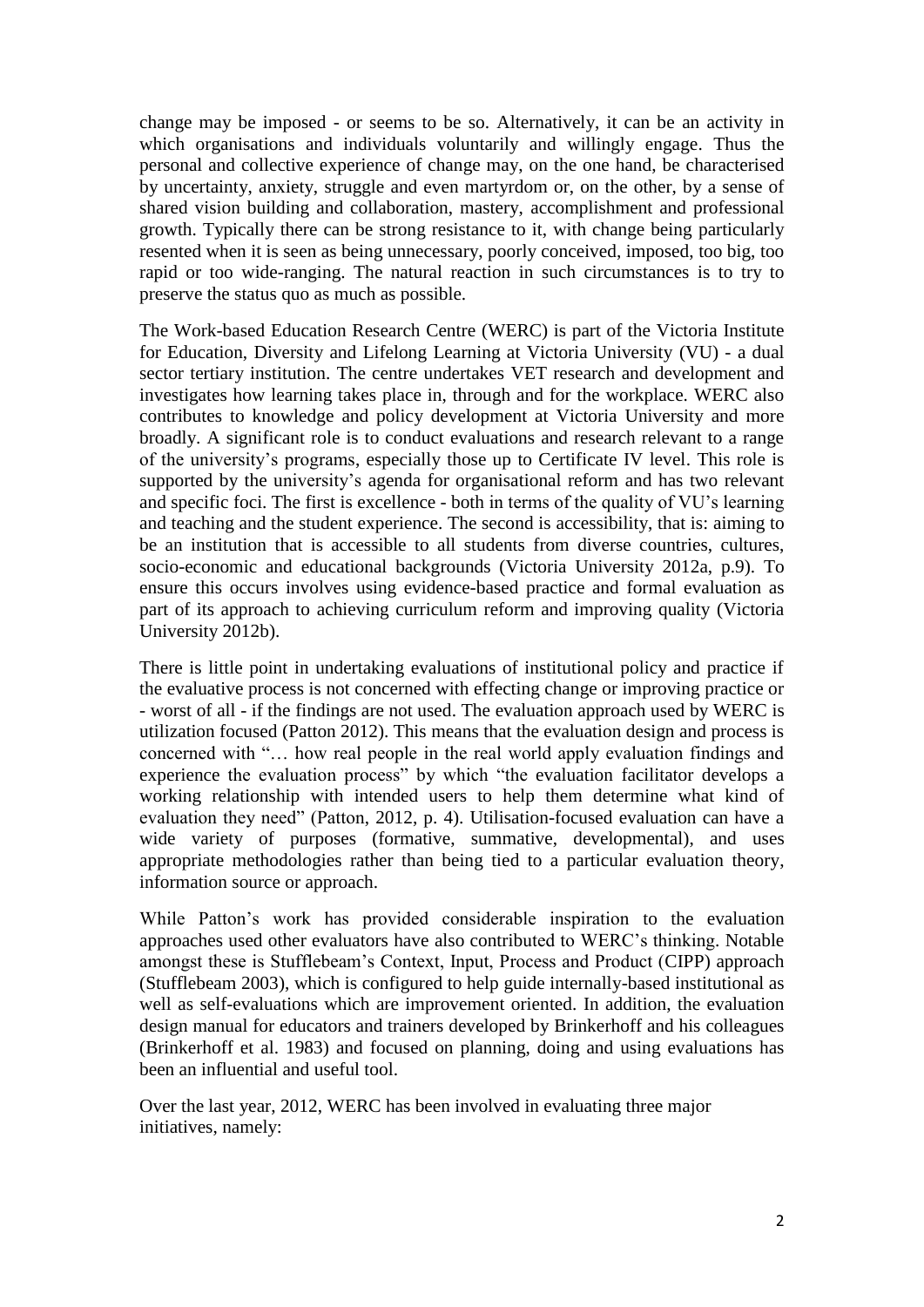- 1. The introduction of Victoria University's new approach to trades training TradeApps
- 2. An evaluation of the university's youth strategy, and
- 3. Evaluating a pilot trade experience program.

Some contextual information about each of these evaluations is provided below.

# *Evaluating TradeApps*

The impetus for this initiative has been driven by a mix of local and national factors, including increased competition from other providers and the need to provide students and employers with better targeted and more flexible approaches to apprentice and post-apprenticeship training. This change process has involved introducing major shifts in how staff teach and how their students learn, including clustering the units of competency in the relevant Training Packages and opening up opportunities for more training and assessment to occur in the workplace. Another vital component has been up-skilling and re-skilling trades teachers to design and deliver apprentice training, including their approaches to assessment. Finally, the TradeApps concept recognises that successful apprenticeship completions are the result of effective relationships between the training organisation, the employer and the apprentice. The evaluation involved a mixed methods approach which involved conducting a series of focus groups and interviews with students, teachers, apprenticeship centres and employers in a range of trade areas as well as interviews with key VU staff involved in supporting the initiative.

# *Evaluating the Youth Strategy*

The university's Youth Strategy was targeted at 15-19 year olds who have not yet completed year 12 or an equivalent. These early school leavers were enrolled in courses ranging from Pre-Apprentice, Traineeships, Victorian Certificate of Applied Learning (VCAL), Victorian Certificate of Education (VCE) and other Certificatelevel qualifications. Victoria University's Youth Strategy has been developed to support these students to ensure they achieve a pre-vocational or vocational qualification. The aim is to provide pathways to Certificate III and above qualifications; language, literacy and numeracy support to ensure young people are able to engage in learning during the program and in the future; embedded career education; youth support; learning plans and youth-friendly learning experiences and environments. The evaluation process involved the development and administration of staff and student surveys in successive years (2011 and 2012).

## *Evaluating the pilot trades experience program*

And finally, a pilot trade experience program was set up involving a range of trades: plumbing, carpentry, bricklaying and hospitality, integrated with an intermediate or senior VCAL award. The delivery approach used a project-based model of learning which involves developing literacy, numeracy and life skills. The life skills included career and career planning, health and fitness and business and technology. The evaluation approach was participant focused and involved a brief questionnaire and focus group interview with all students in the pilot program.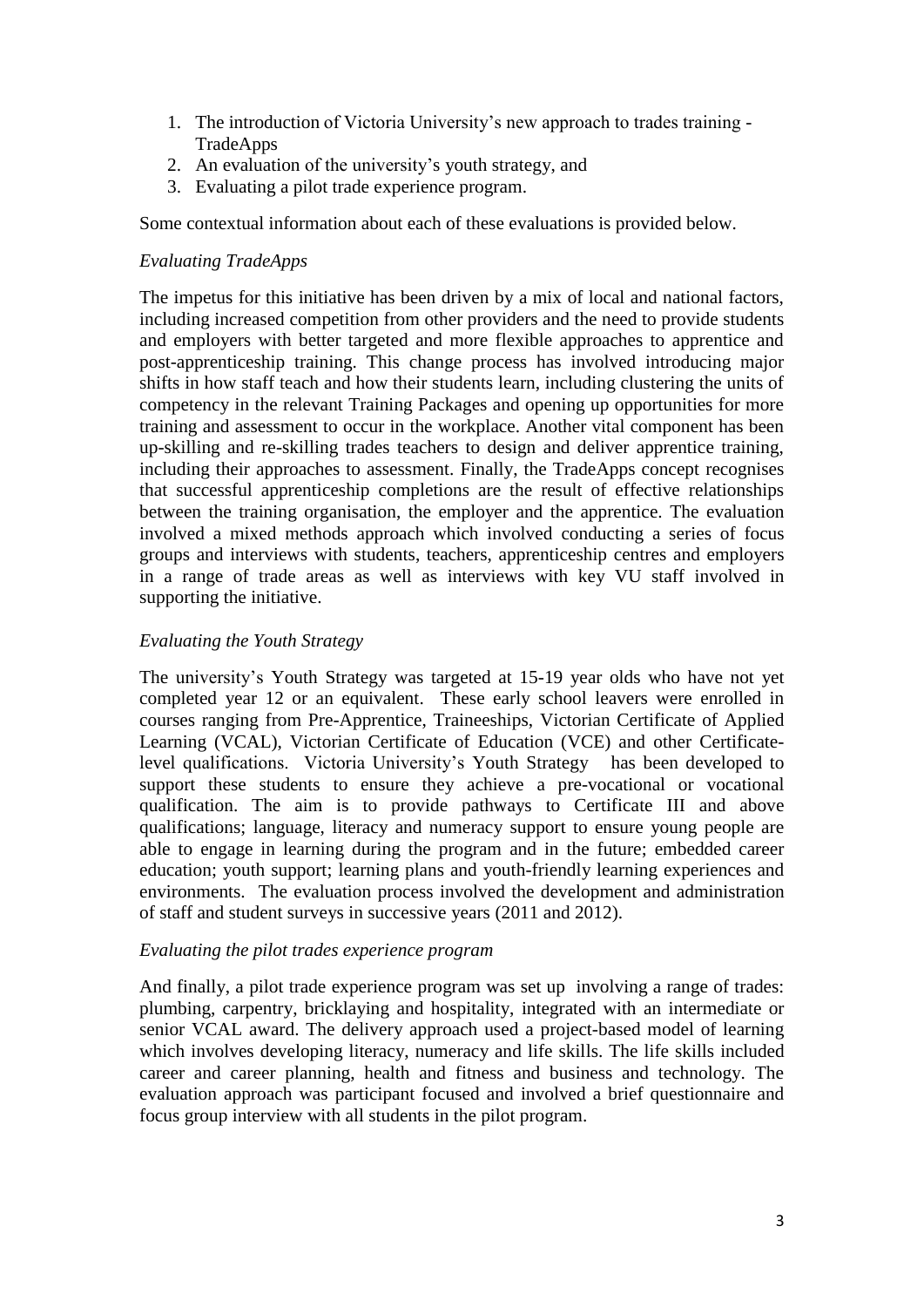# *This paper*

The paper presents the major practical lessons from these utilization-based and internally-focused evaluations. It has been written from the perspective of the researchers/evaluators involved and is based on their critical reflections on the planning, processes used and outcomes attained. Insights were also gathered from those commissioning or using the findings given the utilization focus. Thus it documents the key "learnings" gained in planning, executing, reporting and utilising these evaluations rather than the findings themselves. As such it is grounded in notions of metaevaluation of use: to be accountable, to learn and to improve (Patton 2012). It also recognises the inherently political nature of the evaluation process.

# **Reflections and learnings**

Amongst other things any evaluation process should involve attention to stakeholders, negotiated purposes, relevant information, meaningful processes and products, timely and appropriate communication and reporting and concern for the consequences and influence of the evaluation process. Most important is to ascertain how the evaluation and its findings are actually to be used. The lessons learnt in reflecting on our processes and products and in asking those who commissioned and used the evaluation are grouped around five major foci:

- The significance of the evaluations: in short, are they important enough to justify the time and resources committed to them?
- Institutional climate, organisational change and politics, and their effects on the evaluations
- Evaluation approach and methodology and their effects on the evaluations
- The outcomes and utility of the evaluations
- Effective planning of the evaluations themselves.

Each of these will now be discussed in turn.

# *The significance of the evaluations*

It is clear that the more significant and important a program, practice or change is to an institution, the more important it is that its processes and outcomes are evaluated. In the case of the TradeApps evaluation, it was commissioned by senior staff in the relevant faculty to obtain independent evidence to confirm impressions they had of the "state of play" and extent of implementation, that is: the extent to which the rhetoric and vision of TradeApps was matched by the reality of practice on the ground. Information was therefore gathered from a variety of perspectives, including those of staff, students and industry. The findings confirmed what they knew: the rhetoric of TradeApps had been adopted to varying degrees by staff, and the reality of implementation fell short in most cases. But perhaps most importantly, the evaluation was commissioned to send a message to faculty staff, and that message was that this was a change in practice which had to be seen through and that its success was vital. Calling in evaluators from outside the faculty but from within the university to look at what was going on was designed to show staff that the faculty's senior management regarded the successful implementation of TradeApps as a high and on-going priority. Because the evaluation was conducted relatively early in the implementation process, its focus was internal and formative. It was designed to document areas of practice,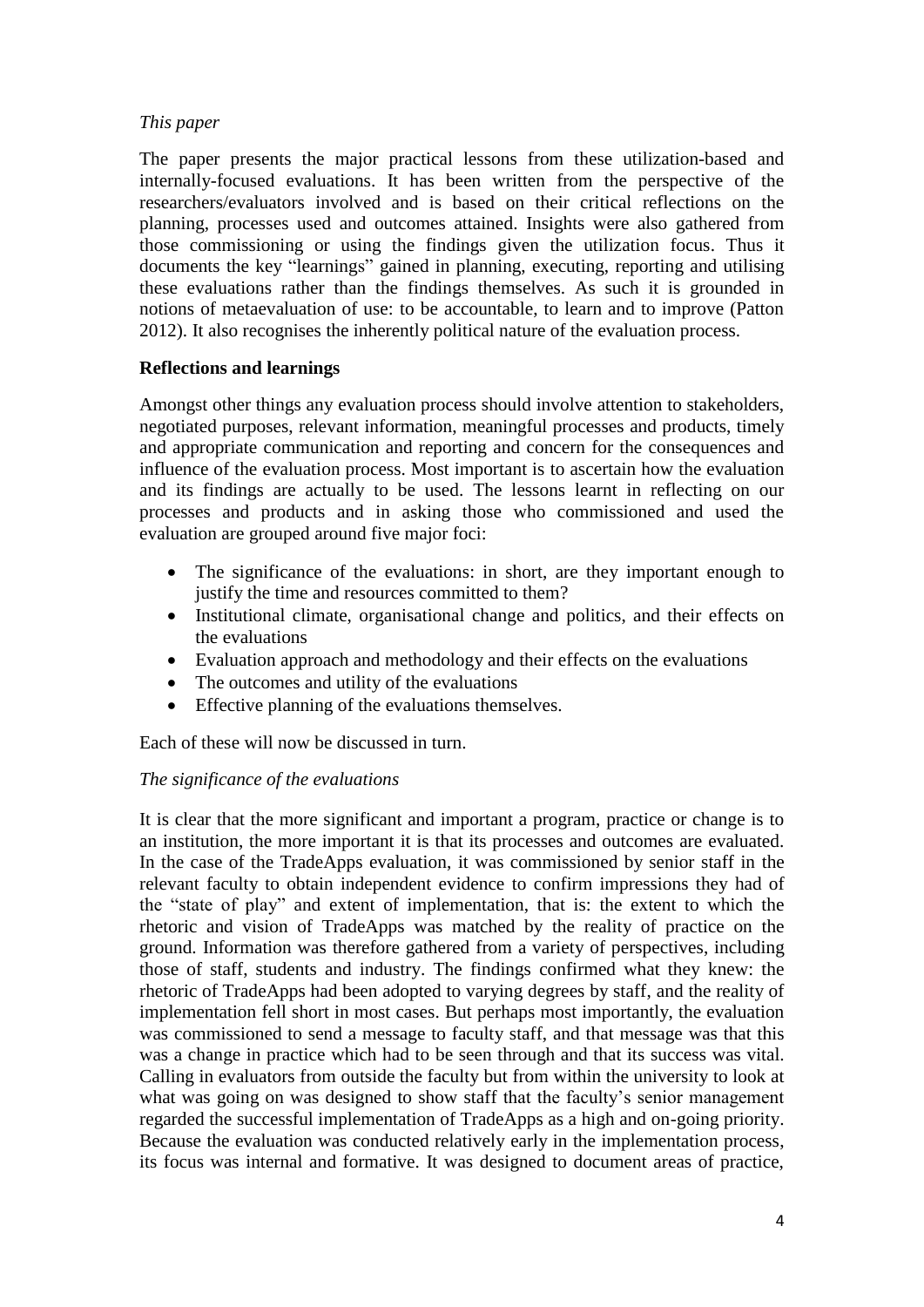and issues, that needed attention and improvement and to propose, where possible, how this might occur. If anything, it ranged too widely.

The university's Youth Strategy acknowledges the importance of retention to year 12 and opening doors to vocational pathways, particularly for those from disadvantaged backgrounds. These cohorts are significant in Victoria University's catchment and are seen as a key part of the university's social responsibility and role in providing educational and training opportunities for youth in western Melbourne. The evaluation was built around an evaluative framework which identified the key success factors of such programs (Clayton et al. 2010, p. 13) and focused on measuring the impact of the strategy on student satisfaction and teacher understanding of youth engagement practice. The data collected through the evaluation process has been used to inform annual improvements to the program. Again, the evaluation was an important one because the quality of both the teaching and learning and pastoral and other support are critical to student success. The evaluation provided both staff and student perspectives on the program's key features and enabled areas of success and aspects of the program that were still an issue to be identified. Thus, the information collected was intended to be valuable not only to the Youth Strategy team and those with whom they work, but also senior management within the university to help them assess what the strategy was, in fact, achieving.

The trade experience pilot is a key initiative of the Victorian government's Higher Education and Skills Group (HESG) to develop new approaches to pre-apprenticeship training. This pilot program is targeted at early school leavers and aims to enhance their skills by better linking school and VET learning experiences. The initiative attracted strong support from the Victorian minister, who is interested in attracting higher quality students to the trades. Thus, while the evaluation was again formative in its focus, it also met the external need to evaluate the outcomes of the pilot as one of the deliverables for the funding support provided by Skills Victoria. The evaluation was focused on providing feedback to advise both practices at VU and at other providers that will implement the program more extensively in 2013.

In summary, were these evaluations worth doing, and were they important to the organisation? The short answer is yes: each was concerned with a different, but pivotal, initiative for the university. This gives rise to the first learning from the process:

Learning 1: Evaluations need to be strategic and significant in order to make the best possible use of the institution's limited internal research and evaluation capacity, and any available budget, time and other resources.

## *Institutional climate, change and politics*

Some of the critical aspects that can make or break an evaluation are the extent to which the evaluators are attuned to the climate of the organisation and, more specifically, the change approaches being adopted, the perceived extent of the change and the ways in which change is being received within the organisation. It is also critical to understand the prevailing organisational politics and the quality of working relationships within and between business units. The general morale in the organisation also impacts on the willingness of staff to participate in evaluation activities.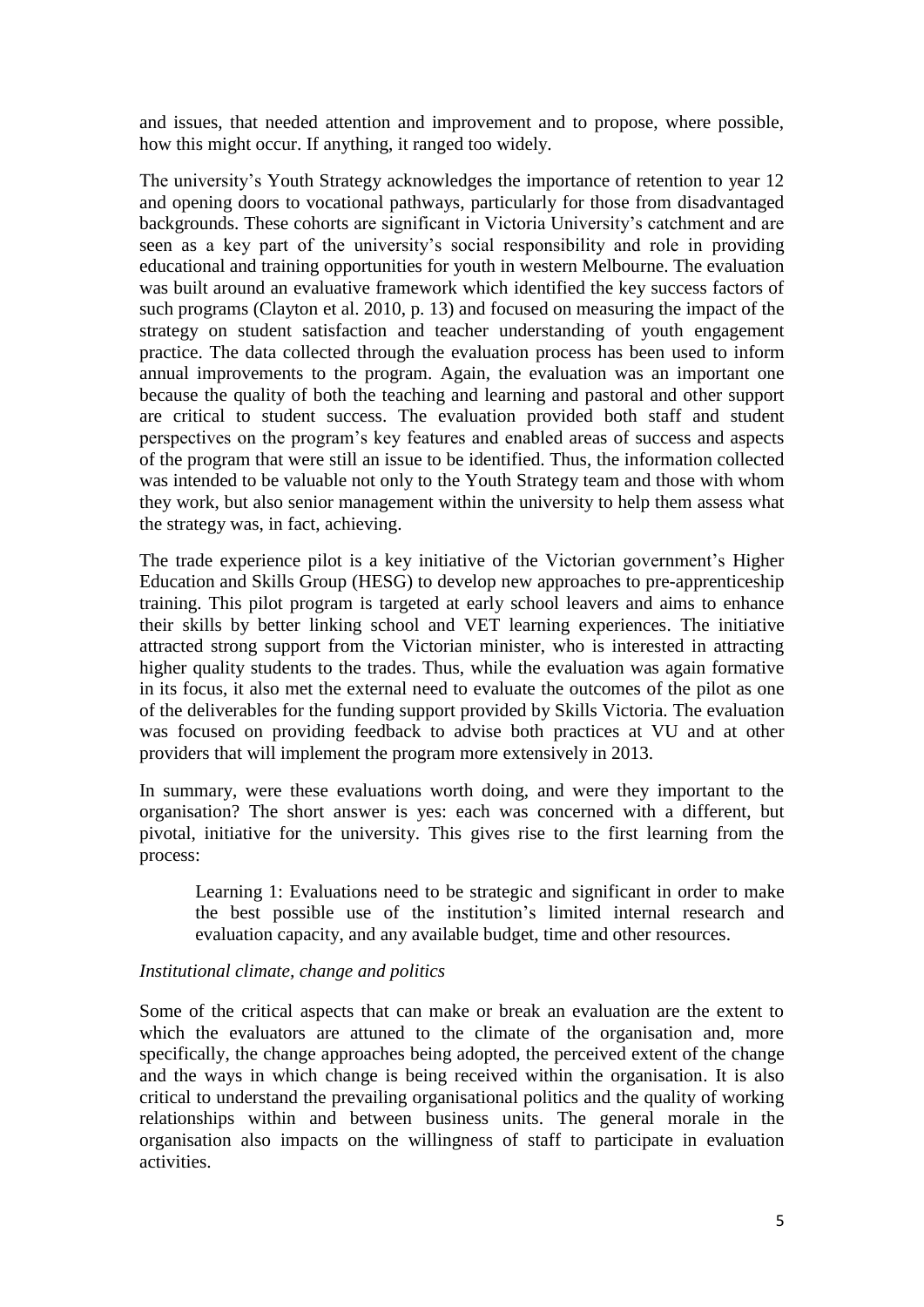Last year, 2012, was a challenging year for Victoria University, as it was for many institutions in Victoria's vocational education sector. The university began a fundamental restructure (Victoria University 2012a). At the same time the Victorian State budget slashed VET funding, resulting in course closures and staff losses. The Youth Strategy was also affected because eligibility for the youth supplement was restricted to concession card holders. Previously all young people who left school early were eligible. This, in turn, affected both the viability of the program and the support services that could be funded and thus provided to this vulnerable group.

Staff morale in at least two of the three programs being evaluated have been impacted by the extent and size of the changes. Consequently, many staff were less willing to participate in any activities which were seen as over and above those associated with survival, or which have the potential to reflect adversely on personal or business unit performance.

In the climate in which all these evaluations took place it was clear that they were seen as something of an imposition. The underlying issue - or niggling doubt - is the extent to which we truly captured what was going on, even although we work within the broader organisation. For the TradeApps program this was particularly so as, in retrospect, we did not put in sufficient "hard yards" up front to understand the organisational dynamics at play across the faculty and what the key issues really were. This was indicated when we discovered relatively late in the process that a facultywide Community of Practice had been developed to help implement TradeApps. In all our interviews with staff at department level, there had been no hint of this significant and valuable activity. We stumbled on it somewhat at the last minute. This means spending more time with key staff at the beginning of the process, particularly line managers to assure "buy-in" to the evaluative process, to discuss purpose and assess the dynamic. The consequences of this leads to learnings 2 and 3.

Learning 2: Evaluators must immerse themselves in the prevailing climate and culture not only to understand what is going on, but also to take what actions are possible to ensure that the evaluation gathers the best possible information.

Learning 3: Evaluators must spend the time necessary to get "buy-in" from key individuals and groups.

In addition, in busy schedules it was hard to get groups of staff and students together for focus groups. While we worked with groups we could meet with readily and conveniently within the project timeframe (for example, interviewing the students from available classes), we were conscious that this was not an ideal process, nor did we get uniform staff and student coverage of the range of trade areas being examined. Simply, we took and worked with those whom we could access through the departmental heads. We also did not interview any sessional staff. In addition, more effort could have been put into obtaining and analysing course and other faculty documentation to look at the extent to which these reflected the spirit of the TradeApps approach. Interestingly this documentation, even when requested, was quite difficult to obtain.

Learning 4: Evaluators must get "buy-in" at a wide range of levels to unlock more and better sources of information.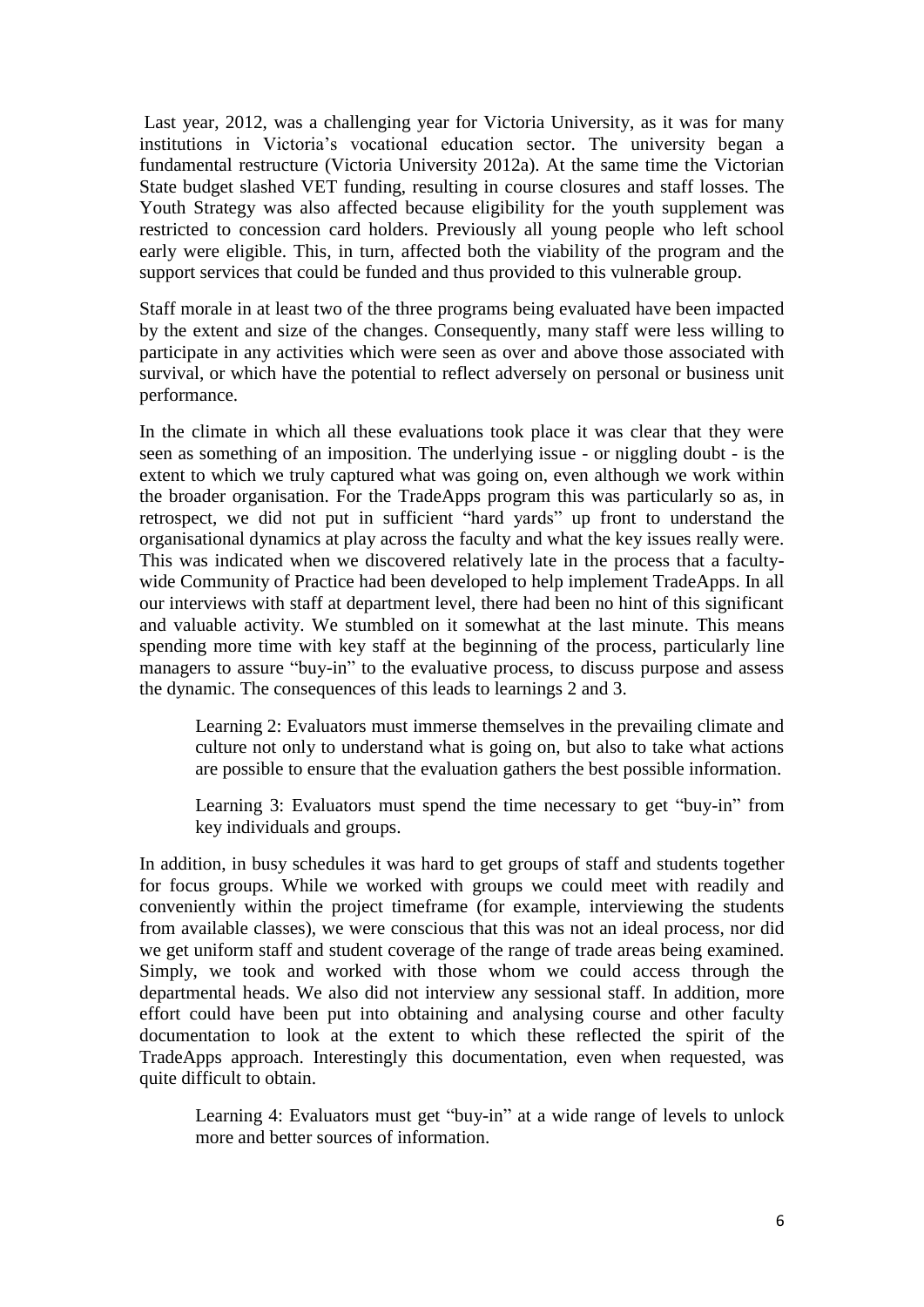One issue which struck us about both the staff and student focus groups draws on Goffman's "dramaturgical approach" (see Barnhart 1994) which uses a theatrical metaphor to explain the social interactions occurring between actors and their audience. Simply, it is a process of impression management where the "front stage" performance by a teaching team or a group of students for the evaluators might well contrast with their "back stage" performance which more nearly reflects their real views or activities. When they are outside or off-stage, and in a one-on-one situation, more of their backstage and real views and activities might be revealed. We asked ourselves about the extent to which their real views and approaches to TradeApps were tapped into through our evaluation's processes or whether the focus groups involved a conformity of views through a need to stay within an agreed "script" and "role", or even whether a process of "mystification" was in play (and this is, of course, why we tried as much as possible to use mixed methods and multiple information sources to look for consistency).

Learning 5: Evaluators must validate the information gathered carefully using multiple sources to ensure veracity. Do not rely too much on one particular source of information.

#### *Evaluation approaches and methodologies*

For the Youth Strategy evaluation the process generally ran well in the first year (2011). However we were conscious of a number of limitations. These included using a survey approach which, while valuable for obtaining views on a range of the attributes of the strategy, led to uneven response rates across the various groups of teachers and students so that we were not entirely sure that the data obtained reflected the broad views held. It certainly did not enable us to identify whether there were different perceptions across program areas and between the views of students and staff involved in the one program area. This was something we sought to correct in 2012 with a more extensive process of 'buy-in" and follow up, and by using staff in the Youth Strategy's management team to help boost response rates. Nevertheless, and despite all the efforts, response rates fell and remained unevenly distributed in both the staff and student surveys. From the perspective of a number of staff personal issues probably took over in 2012, making them less likely to respond to any survey. We put this down to the worsened "atmospherics" within the institution. In addition the practical difficulties encountered when people work across different programs and areas may also have played a part and affected response rates and "buy-in". It also made it difficult to validate the information collected from a variety of sources and to examine conflicting views between different informant groups and any variability in the quality of practice across program areas. Simply, the amount and quality of information was not up to it.

One approach would have been to run a series of focus groups to add value to the survey data. Again, these groups potentially suffered from the limitations found in the TradeApps evaluation, but may have added a value to the student survey free responses which were quite circumspect and of relatively little value in most cases. Surveys do not reveal the richness, but they are useful for obtaining comparative data across years. This is what the surveys sought to do, but the compromised response rates rendered drawing conclusions about trends and differences dangerous.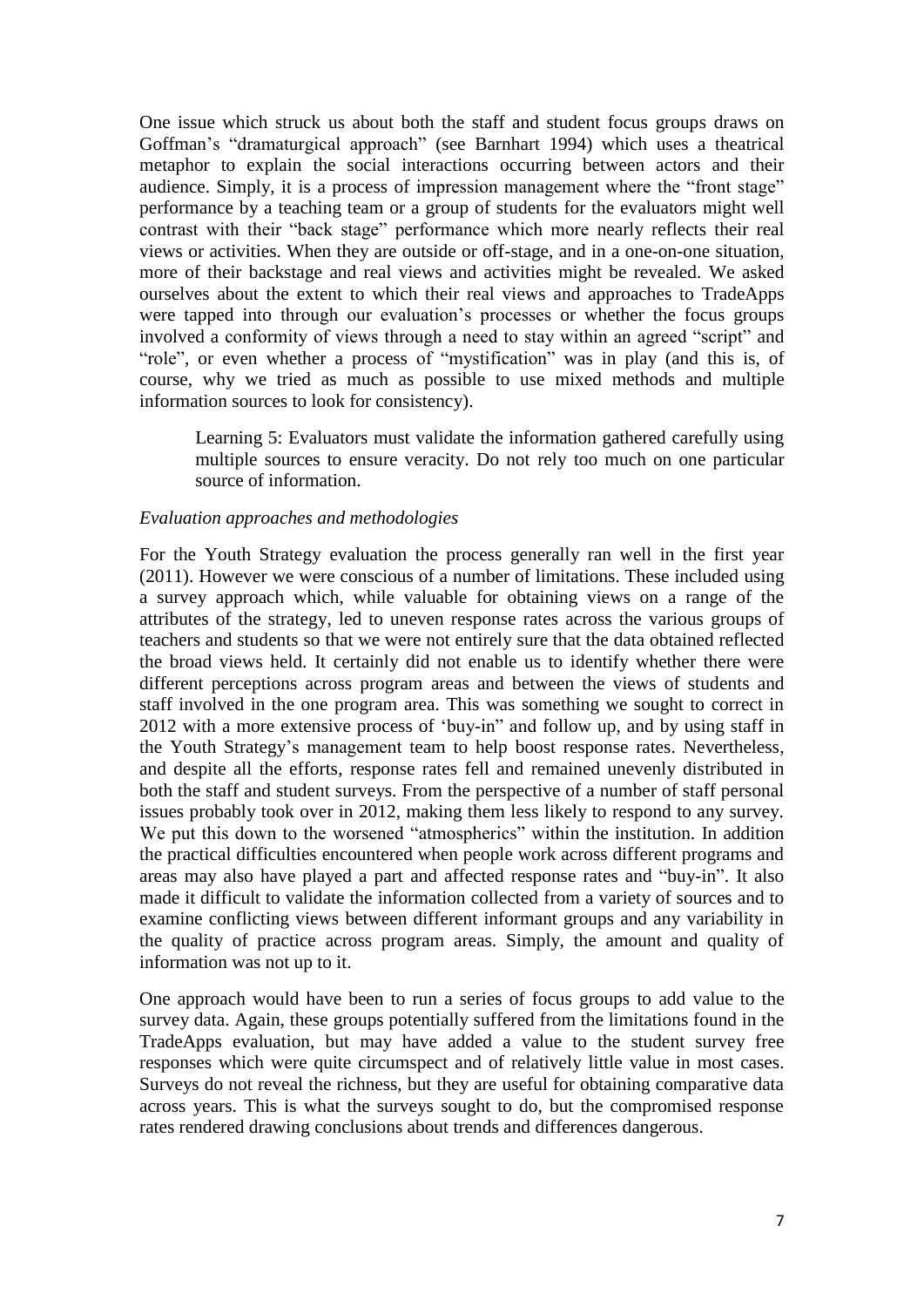Learning 6: Evaluators need to be aware of the limits of the evaluation methodologies and data sources used, and what can reasonably be concluded based on the quality of information collected.

Learning 7: Evaluators need to be sensitive to the organisational climate and context. It will affect the extent to which staff are willing to participate in the evaluation process.

#### *Outcomes and use*

The forms of reporting, their appropriateness and timeliness are all critical to an evaluation's utility. In the TradeApps evaluation in particular more could have been done to keep those commissioning the report up to date with progress (it is not a good sign when those who have commissioned the work ring asking for progress reports). This required the evaluation team to be more switched on to the faculty's timelines and critical dates. This also includes the forms of reporting. We used interim and final summary reports together with periodic verbal briefings about progress. In retrospect, more use could have been made of faculty senior staff meetings to report preliminary and final findings and gain their feedback and insights, discuss options and potential ways forward. However, there was a "separatedness" of the evaluators from all but those few people in the faculty involved in its commissioning. Thus the evaluators were largely invisible from many of those who would consider and make use of the report, except when they were involved in interviews or focus groups.

On the other hand the findings of the 2011 Youth Strategy report were presented to staff involved at a workshop and they had the chance to react to and comment on what was found as well as consider how it would help them improve practice and address any of the issues the evaluation.

Each of these evaluation reports is being used in different ways. In addition, each of them had just been finalised at the time of writing, so other uses than those reported here may emerge with time. The TradeApps evaluation has been circulated to senior staff within the university. In addition, it has been used to justify, or help define, working structures in the emerging Trades College (for example, the new Apprenticeship Support Unit). It will also be used to guide the work of program areas as they continue to implement TradeApps. The Youth Strategy report has provided yearly statements of strategy's health and fitness. This has helped identify areas and aspects of the program that are working well, as well as those that need to be improved. In addition, the most recent report will be used to provide evidence of the program's success to the university's senior management. The evaluation of the pilot trade experience program has been used to guide improvements to VU's program as well as advise the new institutions rolling out the program in 2013. In addition, it fulfils the evaluation requirements attached to the funding received for the Victorian Government.

Getting the form and timing for the reports – and the reporting process right is critical in ensuring take up and use. This leads to the penultimate learning:

Learning 8: Evaluators must work closely with their client to ensure that the forms of reporting and their timeliness are fit for purpose.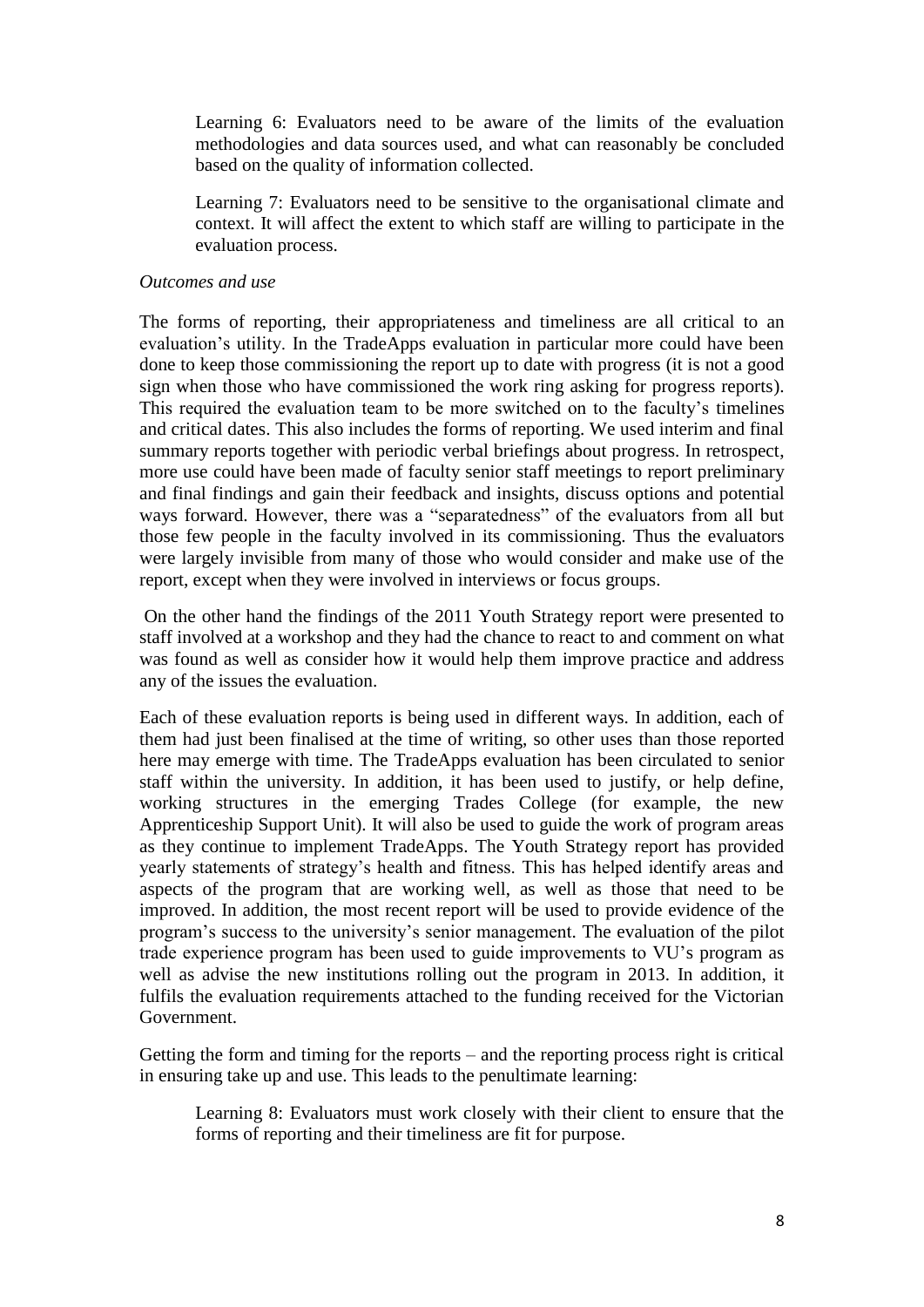# *Effective evaluation planning*

At the heart of any effective evaluation is sound planning. Brinkerhoff et al. (1983) draw particular attention to the planning stage in their design manual. This, they suggest, involves:

- Determining the clear purpose of the evaluation
- Identifying what is being evaluated, who it is being done for, why it is being done, when it should be done, what the key evaluation questions are and what (if any) constraints there are on the evaluation and its process
- Developing and refining the evaluation plan.

This involves planning:

- How information will be collected
- How it will be analysed
- How reporting will occur, and
- How the evaluation will be managed and resourced

The planning process provides the key underpinnings to an effective evaluation, and effective planning may be 'underdone' in institutional settings. It would be true to say that the quality of evaluation planning varied across the three evaluations described in this paper. Thus the final learning is:

Learning 9: Effective institutional evaluation requires careful initial planning. Such an approach to planning leads to a greater chance of undertaking an evaluation with credibility and the ability to effect real change.

## **Final conclusions**

While this paper is perhaps too critical of the evaluations undertaken they provide a reminder to new and old evaluators alike of the issues that need to be borne in mind when framing, undertaking and reporting such work. Notwithstanding this, it also demonstrates the value of having a research and evaluation capacity within an institution, particularly one that is independent. This enables the organisation to conduct evaluations without calling in outside, and often expensive, consultants. The advantage that such a resource brings to the organisation is not only its knowledge of the political dynamics of the organisation but also a more ready access to staff and student informants. However, such evaluations are still hard for large institutions such as TAFEs, which are geographically dispersed and where there are prevalent subcultures - often discipline based - which take some time to work out. Thus, even internal evaluators can be too removed, and overcoming this requires a physical presence and - most importantly - building the necessary relationships to ensure ready and complete access to the information and data needed.

# **References**

Barnhart, A. (1994). Erving Goffman: The Presentation of Self in Everyday Life at [http://employees.cfmc.com/adamb/writings/goffman.htm viewed January 2013](http://employees.cfmc.com/adamb/writings/goffman.htm%20viewed%20January%202013) Brinkerhoff, R., Brethrower, D., Hluchyj, T & Nowakowski, J (1983) *Program evaluation : a practitioner's guide for trainers and educators : design manual*, Boston, Kluwer-Nijhoff